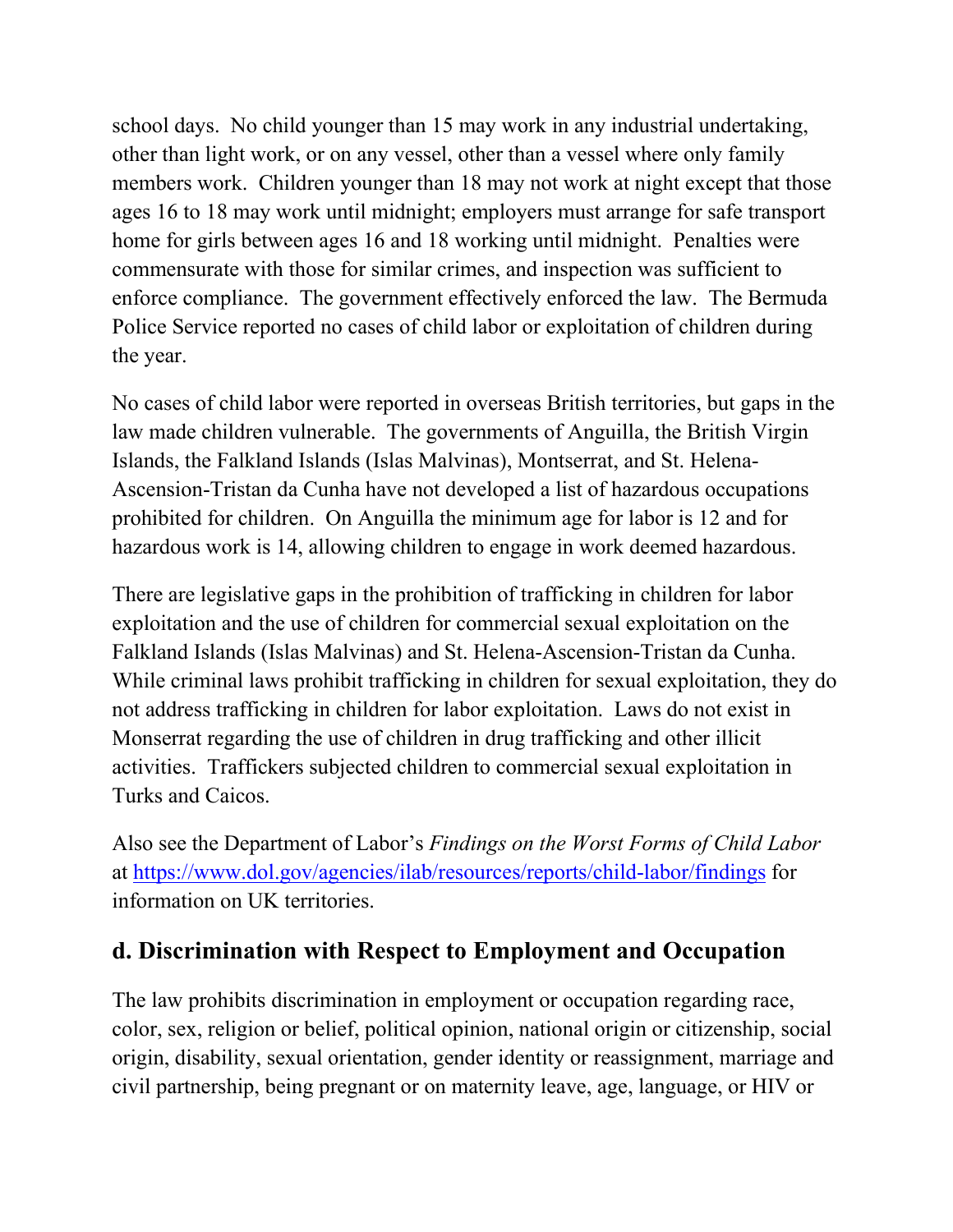other communicable disease status. The government effectively enforced these laws and regulations.

Discrimination in employment and occupation occurred with respect to race, gender, and sexual orientation and gender identity. Women were paid less than men, and persons with disabilities faced discrimination in hiring, access to the workplace, and training. Ethnic minorities faced difficulty in hiring and attaining promotion, as well as discrimination in the workplace.

The law requires equal pay for equal work. Businesses with more than 250 employees are required to measure, and then report, on how they pay men and women. This affected 8,000 businesses employing approximately 11 million persons. The pay gap has narrowed over the long term for low earners but has remained largely consistent over time for high earners. The Equality and Human Rights Commission is charged with enforcing pay gap reporting requirements. In 2019 the finance sector had the highest pay gap of all sectors, with the average woman earning 35.6 percent less than the average man.

In Northern Ireland the law prohibits discrimination in employment or occupation regarding age, disability, gender or gender reassignment, marital or civil partnership status, pregnancy and maternity, race, sex, sexual orientation, religion, or political affiliation. Teachers applying to work in religious schools, however, are not protected from discrimination on religious grounds. Employers must register with the Northern Ireland Equality Commission if they employ more than 10 persons. Registered employers are required to submit annual reports to the commission on the religious composition of their workforce.

In Scotland the law prohibits discrimination on the basis of age, disability, gender reassignment, marriage and civil partnership, pregnancy and maternity, race, religion or belief, sex, and sexual orientation. The Scottish government introduced a plan in 2019 to address the gender pay gap, estimated at 5.7 percent in 2018. The plan set a goal of reducing the gender pay gap by 2021 and included 50 actions to provide resources and support for working women and mothers.

## **e. Acceptable Conditions of Work**

**Wage and Hour Laws:** The law provides for a National Living Wage for workers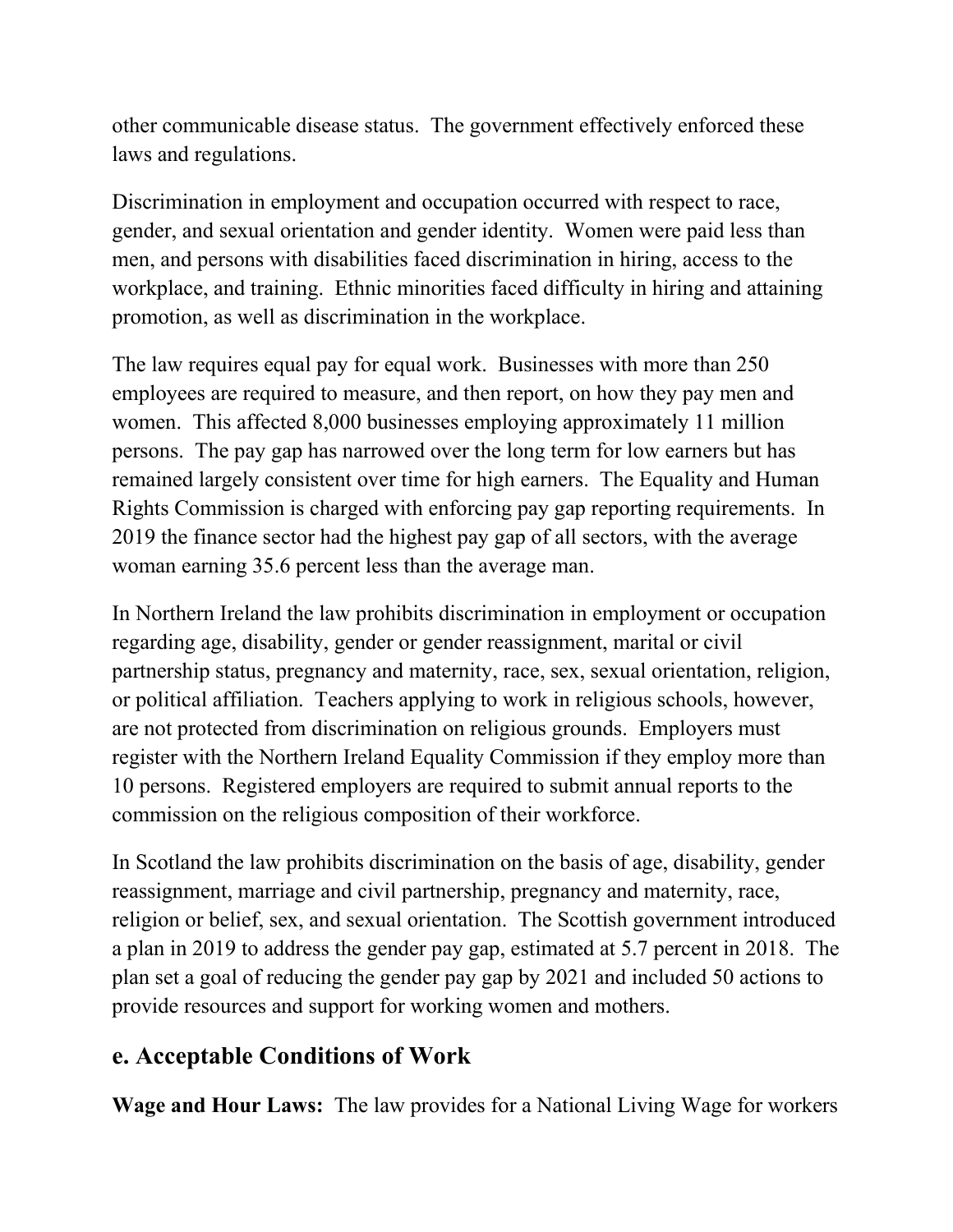age 23 or older and a National Minimum Wage for workers of at least school leaving age until age 22. Both wages were above the poverty level.

The law limits the workweek to an average of 48 hours, normally averaged over a 17-week period. The law does not prohibit compulsory overtime, but it limits overtime to the 48-hour workweek restriction. The 48-hour-workweek regulations do not apply to senior managers and others who can exercise control over their own hours of work. There are also exceptions for the armed forces, emergency services, police, domestic workers, sea and air transportation workers, and fishermen. The law allows workers to opt out of the 48-hour limit, although there are exceptions for airline staff, delivery drivers, security guards, and workers on ships or boats.

The government effectively enforced the wage and hour laws. Her Majesty's Revenue and Customs (HMRC) enforces wage payments. The Health and Safety Executive (HSE) enforces maximum working hours. The number of labor inspectors was sufficient to enforce compliance. The HMRC and the HSE can make unannounced inspections and initiate criminal proceedings.

Penalties were generally commensurate with those for similar violations and inspections were sufficient to enforce compliance. Although criminal enforcement is available, most minimum wage noncompliance is pursued via civil enforcement through the courts. In August the HMRC named and shamed 191 companies that had failed to pay 2.1 million pounds (\$2.8 million) to over 34,000 workers. The companies had to pay back wages owed and fines to the government. The HSE reported violations of wage, hour, or overtime laws were common in the agriculture, chemicals, construction, fairgrounds and theme parks, film and theater, logistics and transport, manufacturing, mining, energy, sports and leisure, utilities, and waste and recycling sectors.

**Occupational Safety and Health:** The government set appropriate and current occupational safety and health standards. The law stipulates employers may not place the health and safety of employees at risk. The HSE is responsible for identifying unsafe situations, and not the worker, and inspectors had the authority to conduct unannounced inspections, levy fines, and initiate criminal proceedings. By law workers can remove themselves from situations that endanger health or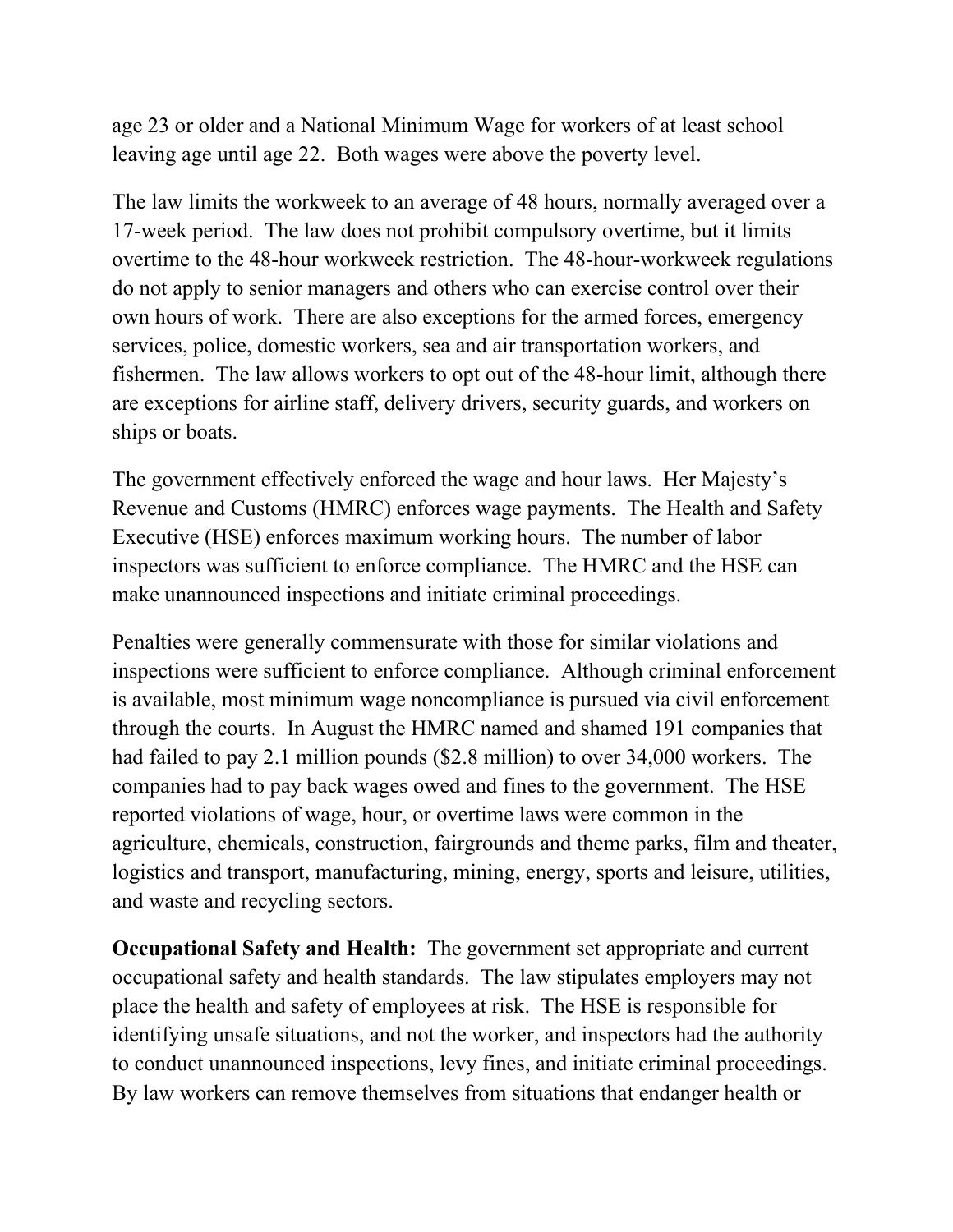safety without jeopardy to their employment, and authorities effectively protected employees in this situation.

In response to the COVID-19 pandemic, beginning in March 2020 the government advised citizens to work from home if possible. Employers of "essential workers," such as hospital staff, grocery store workers, and public works departments, were required to make arrangements to work safely. In July 2020 the government allowed anyone unable to work from home to return to their place of work, as long as their employer had put in place sufficient safety measures. The government issued "COVID-secure" workplace guidance for different sectors of the economy. Employers that fail to meet these standards can be reported to the local authority or the HSE, an arm of the Department for Work and Pensions, which can require employers to take additional steps where appropriate. Certain businesses, such as theaters and live music venues, have been ordered to close to reduce the spread of coronavirus COVID-19, contributing to a steep rise in unemployment.

The HSE effectively enforced occupational health and safety laws in all sectors including the informal economy. The fines for violations were commensurate with those for similar laws. HSE inspectors also advise employers on how to comply with the law. Employers may be ordered to make improvements, either through an improvement notice, which allows time for the recipient to comply, or a prohibition notice, which prohibits an activity until remedial action has been taken. The HSE issued notices to companies and individuals for breaches of health and safety law. The notice may involve one or more instances when the recipient failed to comply with health and safety law, each of which was called a "breach." The HSE prosecuted recipients for noncompliance with a notice while the Crown Office and Procurator Fiscal Service (COPFS) prosecuted similar cases in Scotland. The International Labor Organization expressed concern that the number of HSE inspectors decreased in recent years, noting that the number of cases brought by the HSE had also declined.

From April 10 to August 14, there were 34,835 disease notifications of COVID-19 in workers where occupational exposure was suspected, including 409 death notifications.

Figures for April 2020 to March 2021 revealed 142 persons were fatally injured at